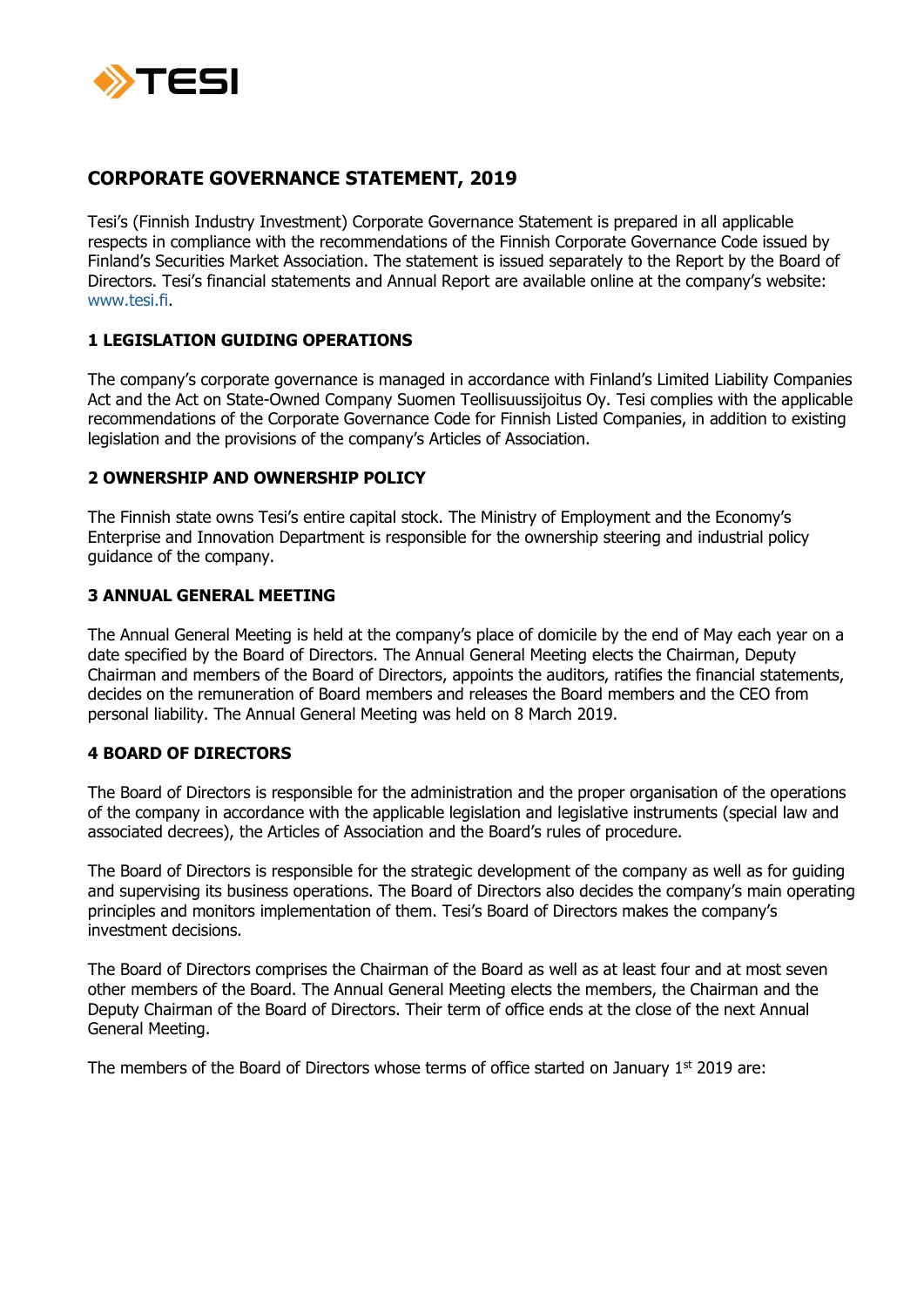

| <b>Members</b>                                         | <b>Born</b> | <b>Education</b>                                     | <b>Main Occupation</b>                                                |
|--------------------------------------------------------|-------------|------------------------------------------------------|-----------------------------------------------------------------------|
| Kimmo Jyllilä,<br>Chairman (Chairman<br>from 8.3.2019) | 1972        | M.Sc. (Econ)                                         | CEO at Almatro Advisors Oy                                            |
| Mika Niemelä, Vice<br>Chairman                         | 1975        | M.Pol.Sc.                                            | Director of Finance at Ministry of Economic Affairs and<br>Employment |
| Marika Af Enehjelm<br>(until 29.8.2019)                | 1974        | <b>PhD Industrial</b><br>Management,<br>M.Sc. (Econ) | Investment Director at Norvestor                                      |
| Jyrki Mäki-Kala<br>(from 8.3.2019)                     | 1961        | M.Sc. (Econ.)                                        | CFO, Neste Oyj                                                        |
| Pauli Kariniemi                                        | 1970        | Lic.Sc. (Econ.)                                      | Financial counsellor at Ministry of Finance                           |
| Annamarja Paloheimo                                    | 1964        | LL.M                                                 | People Business Partner Personal Banking at Nordea<br>Bank AB (publ)  |
| Riitta Tiuraniemi                                      | 1962        | M.Sc. (Tech)                                         | Board professional                                                    |

The Board of Directors has written rules of procedure for its activities. The Board conducted a selfassessment of its activities and procedures in 2019. The Board of Directors convened 14 times and average attendance was 81,9% in 2019.

### **4.1 AUDITING COMMITTEE**

The Board's auditing committee comprises three members of the Board of Directors. The Board of Directors elects from amongst its members the committee chairman and committee members for one year at a time. The members of the committee must be independent of the company. The Board of Directors has confirmed written rules of procedure for the committee. These rules specify the main duties and principles of operation of the committee.

The duties of the auditing committee mainly involve preparation of matters relating to the company's financial reporting, financial monitoring and auditing.

In 2019 the members were Marika af Enehjelm (until 29.8.2019), Kimmo Jyllilä, Jyrki Mäki-Kala and Pauli Kariniemi. The auditing committee convened 6 times.

### **4.2 REMUNERATION COMMITTEE**

The remuneration committee comprises four members of the Board of Directors. The Board of Directors elects from amongst its members the committee chairman and committee members for one year at a time. The members of the committee must be independent of the company. The Board of Directors has confirmed written rules of procedure for the committee. These rules specify the main duties and principles of operation of the committee.

The duties of the remuneration committee include preparation of matters relating to remuneration of management personnel and to the company's remuneration systems.

In 2019 the remuneration committee members were Kimmo Jyllilä, Mika Niemelä, Annamarja Paloheimo and Riitta Tiuraniemi. The remuneration committee convened 5 times.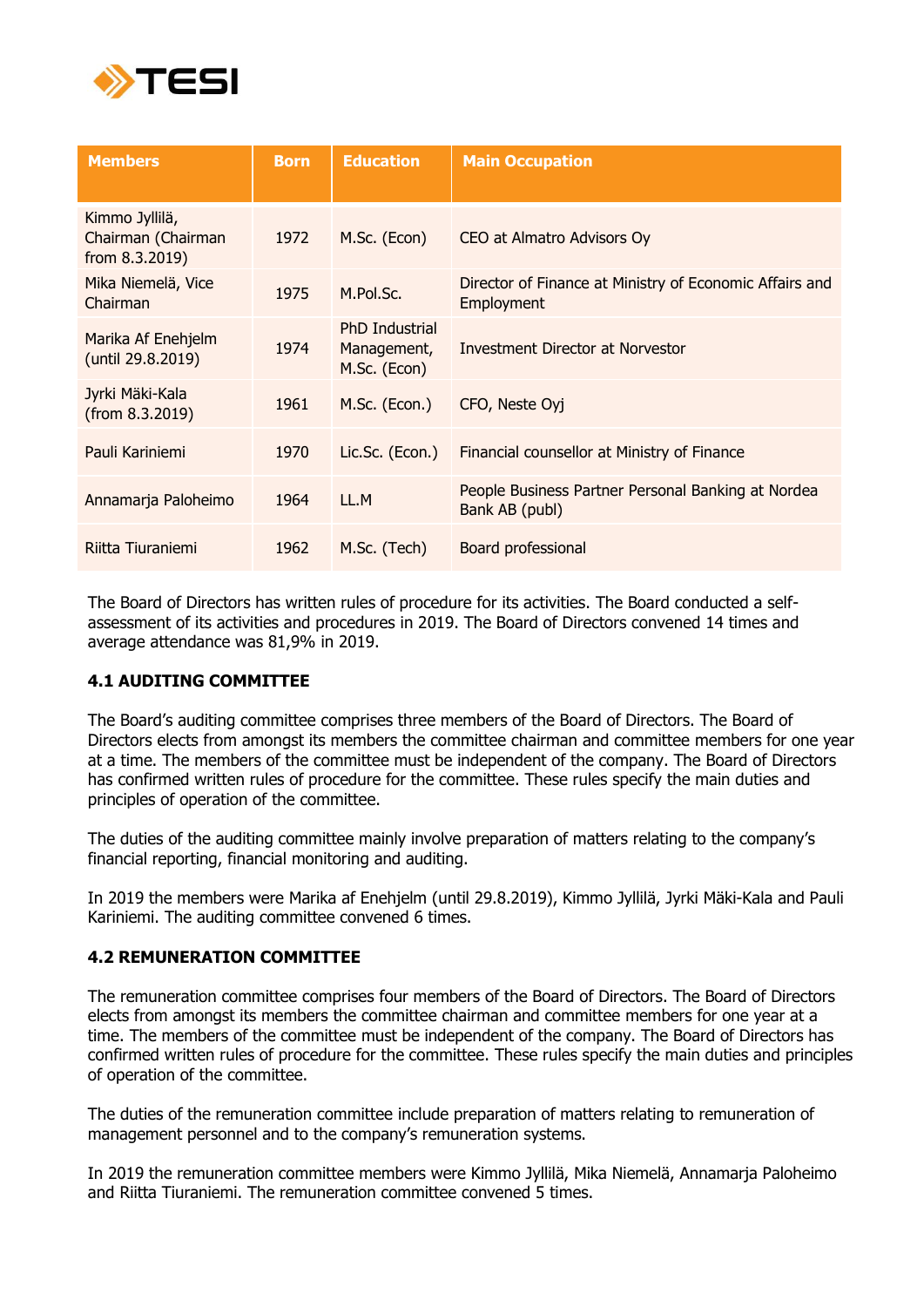

### **4.3 ADVISORY BOARD**

Tesi's Advisory Board acts as an advisory body and promotes the company's public affairs. The Board of Directors appoints the members for a term of office of the same length as their own.

The Advisory Board comprises 8-12 members and it is convened by the Board of Directors. The Advisory Board does not have independent decision-making authority with regard to the company or to third parties and does not have any responsibilities under company law. The members at the end of 2019 were:

Juha Rantanen (chairman), Ari Korhonen, Hannu Jouhki, Veli-Matti Mattila, Pirita Mikkanen, Tommi Toivola, Arto Pirttilahti, Mari Holopainen, Ben Zyskowizc, Matti Putkonen, Riitta Mäkinen and Nina Kopola.

The Advisory Board convened three times in 2019.

#### **5 CEO AND MANAGEMENT TEAM**

The Board of Directors appoints the CEO of the company, who reports regularly to the Board of Directors on the company's operations. The CEO is in charge of the day-to-day management of the company in accordance with the instructions and orders issued by the Board of Directors. The company's day-to-day management includes managing and monitoring business operations, entering into contracts, and ensuring that decisions made by the Board of Directors are executed.

Tesi's Management Team implements the company's strategy and prepares investment proposals for the company's Board of Directors. The Management Team comprises the CEO and the team leaders of the various functions.

| The members of the<br><b>Management Team in</b><br>2019 | <b>Area of responsibility</b>                       | <b>Born</b> | <b>Education</b>               |
|---------------------------------------------------------|-----------------------------------------------------|-------------|--------------------------------|
| Jan Sasse                                               | <b>CEO</b>                                          | 1967        | M.Sc. (Econ.)                  |
| Matts Grönholm<br>(from 2.9.2019)                       | <b>CFO</b>                                          | 1972        | M.Sc. (Econ.)<br>M.Sc. (Tech.) |
| Henri Hakamo                                            | <b>CDO</b>                                          | 1986        | M.Sc. (Econ.)                  |
| Jussi Hattula                                           | Director, Growth & Industrial<br><b>Investments</b> | 1968        | M.Sc. (Tech.)                  |
| Matias Kaila                                            | Director, Fund Investments                          | 1982        | M.Sc. (Econ.)                  |
| Anna Kilpi                                              | Director, HR, Communications<br>and Compliance      | 1970        | LL.M.                          |
| Juha Lehtola                                            | Director, Venture Capital<br><b>Investments</b>     | 1976        | M.Sc. (Tech.)                  |

The Management Team convened 45 times in 2019.

### **6 REMUNERATION**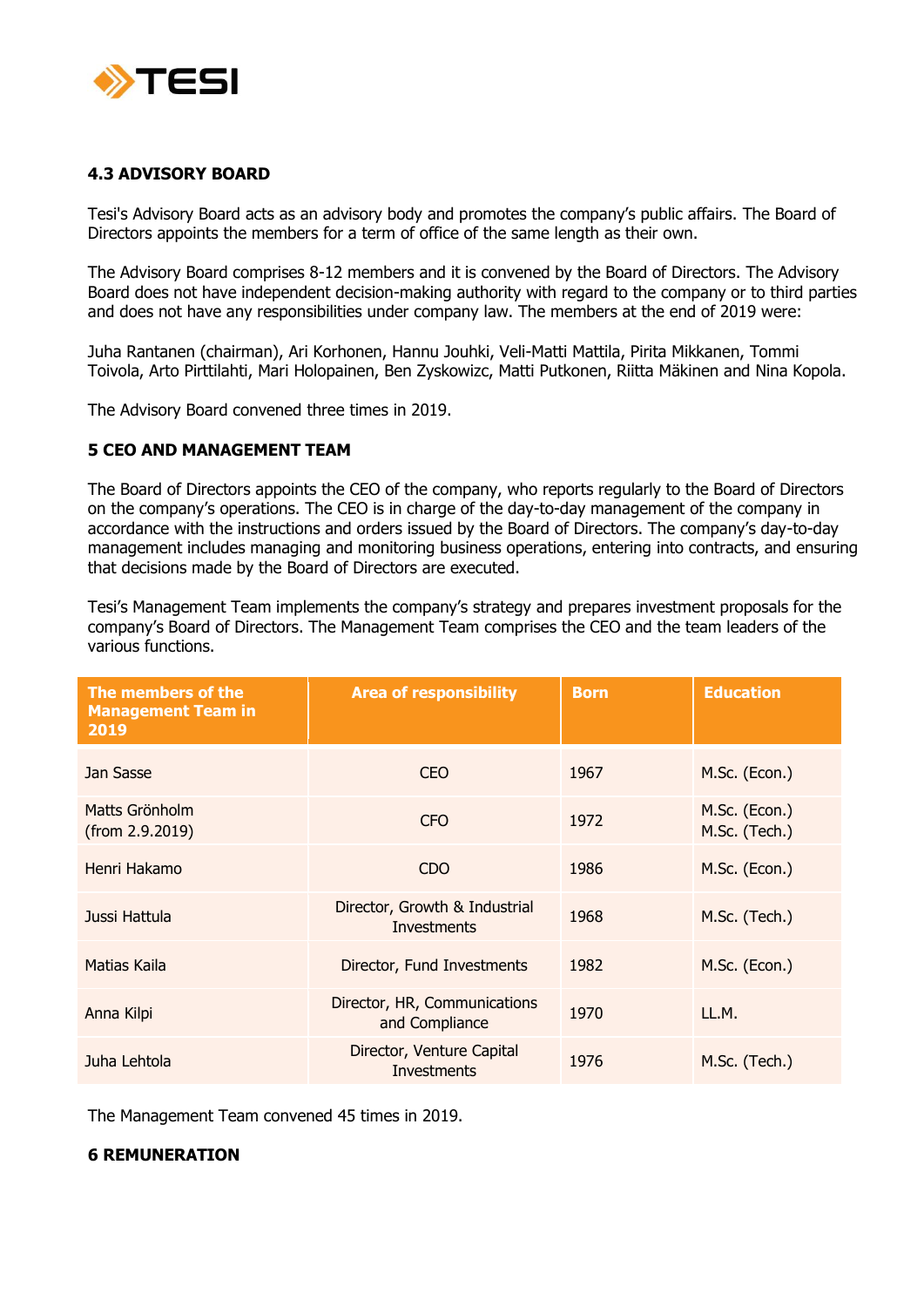

Tesi follows the remuneration principles outlined in the Government Resolution on State Ownership Steering Policy adopted on 13 May 2016 in the remuneration paid. The remuneration system applies to all persons employed by Tesi. Remuneration consists of basic pay plus an annual bonus:

- Basic pay is the total pay including monetary salary and any fringe benefits. A job-specific salary is based on how demanding the job is and on work performance.
- Annual bonus is determined on the basis of how well the remuneration targets set for the year are achieved. Remuneration is based on measurable and sufficiently demanding criteria specified in advance that are set according to the company's business and impact targets. The Board of Directors sets the targets and retroactively assesses achievement levels. The targets promote ownership value and encourage achievement of special tasks. The Board of Directors can unilaterally decide to cancel, postpone or make equitable a bonus payment if the financial situation of the company at the time of payment necessitates it, or for some other pressing reason. Payment of an annual bonus is contingent on a person still being employed by the company, and not having resigned, at the time of payment, and on having been employed by the company for at least four months in the qualifying year.

Bonuses for 2019 paid to personnel amounted to some €503,000. In the annual bonus scheme, the target level for good performance is 15% of fixed annual salary, and the maximum payable for exceptionally good performance is 30% of fixed annual salary.

### **7 PRINCIPLES OF INTERNAL CONTROL**

The Board of Directors and the CEO are responsible for the preparation of the financial statements and the Report by the Board of Directors and are also responsible that these give a true and fair view in accordance with Finland's laws and regulations governing the preparation of the financial statements and the Report by the Board of Directors. The Board of Directors is responsible for the appropriate arrangement of the control of the company's accounts and finances, and the CEO is responsible that the accounts of the company comply with the law and that the company's financial affairs have been arranged in a reliable manner.

Confidentiality is a priority in venture capital and private equity investment, while good corporate governance is of special importance in internal activities. Tesi follows the Finnish Venture Capital Association's guidelines for transparency and openness and the FVCA Code of Conduct, in addition to its own Code of Conduct and the internal documented instructions.

In line with good corporate governance, the company's operations must be transparent and managed so that external players retain their trust in the company's operations. These aspects are particularly important in a publicly-owned company. For this reason, the company uses instructions to provide guidelines for the impartial and ethical behaviour of its personnel and Board of Directors.

- **Impartiality Instruction**: instruction for the impartial and ethical behaviour of personnel and of the Board of Directors.
- **Insider Instruction**: Promotes public trust in investment activities and also increases the knowledge of company personnel and other persons working within the company's sphere of interest regarding insider regulations.
- **Instruction for Notification of a Concentration**: Describes operating models for ensuring that the duty to notify authorities and to obtain permissions in merger and acquisition cases is properly handled.
- **Responsible investment principles**: The principles for responsible investment confirmed in 2016 by the Board of Directors are applied in all investment activities.
- **Procurement:** The company's Board of Directors decides each year on the budget and business plan, and the operative management decides on the implementation of procurements included in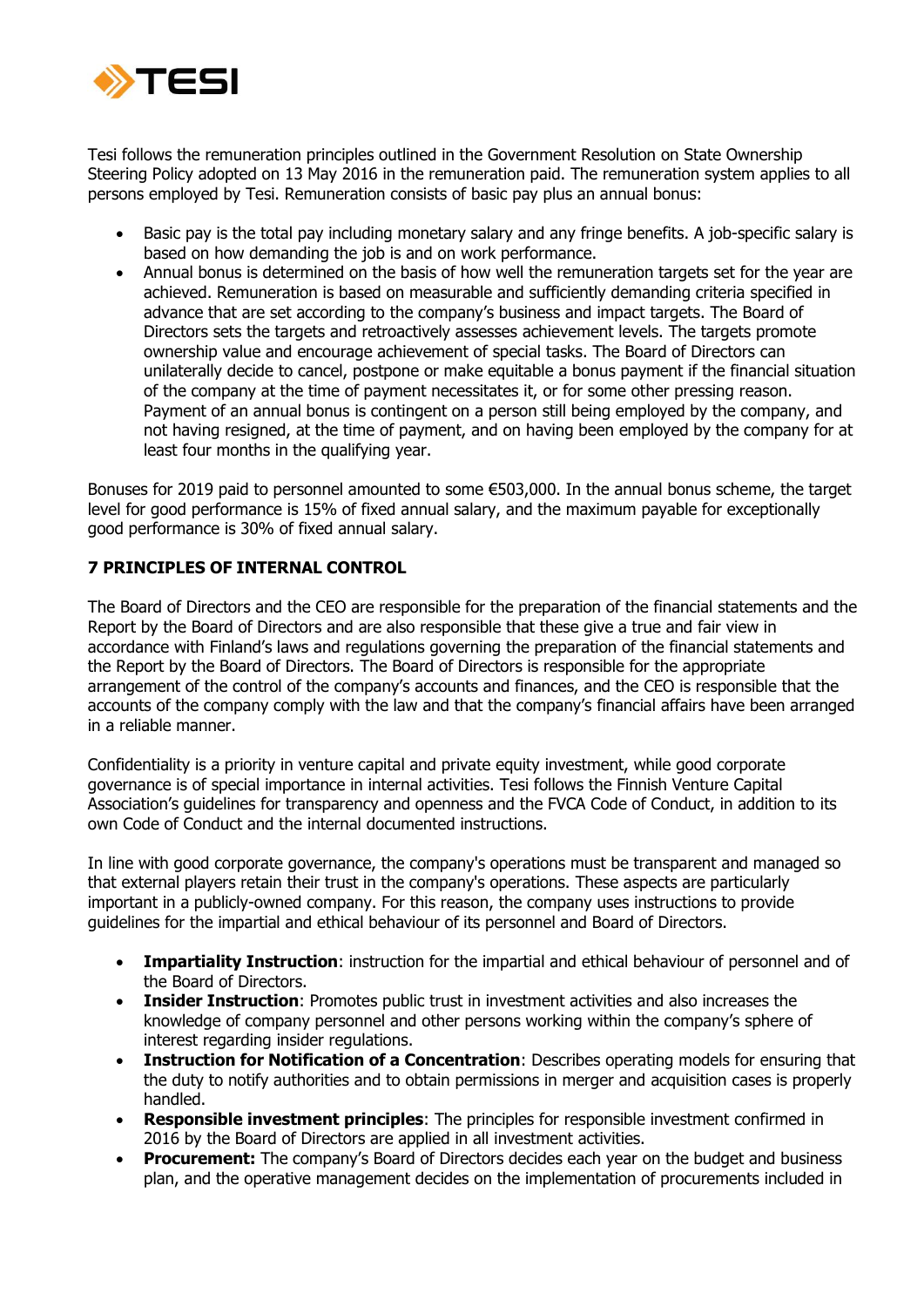

the budget. Sizeable procurements are subject to competitive bidding and are prepared by several people.

- **Environmental responsibility –** Green Office: Tesi endeavours in its operations to promote sustainable development. The company was awarded the Green Office certificate in 2012.
- **Data security and data protection:** Described operating models to be followed in Tesi when handling confidential information. These ensure appropriate, legally compliant and safe data processing and also the uninterrupted operation of key IT systems and data networks.

#### **8 RISK MANAGEMENT**

Tesi's operations are governed by a special law and a government decree relating to it, which define the company's main principles for risk-taking. Tesi promotes the development of Finland's private equity and venture capital market as well as the growth and internationalisation of Finnish companies. The company's operations therefore involve bearing higher than usual risks in certain geographic areas and specific sectors. The company's investment activities must nevertheless be managed as a whole in a way that ensures investments are adequately diversified and that does not jeopardise the primary legal obligation for profitable operation over the long term.

Tesi has a risk management policy, confirmed by the Board of Directors. The policy sets out the principles for risk management, specifies risk definitions and risk classifications and also defines the main roles and divisions of responsibilities as well as the monitoring and reporting procedures. The goal for risk management is to ensure that risks borne by the company are commensurate with its risk-bearing capability. The aim is to ensure that the risks attached to the company's business operations are identified and assessed, that the company responds to those risks, and that they are managed and monitored.

The Board of Directors confirms the company's strategy and action plan, in which the targets for different investment allocations are prioritised and specified. In order to reduce risks, investments are deconcentrated to different allocation classes, different industries, and also distributed geographically, while taking into account the company's social mission. The Board makes investment decisions and supervises the implementation of investments.

Risk management supports achievement of the goals set in the company's strategy and action plan by monitoring that the risks taken are commensurate with risk-bearing capability. Risk-bearing capability is managed by carefully planning investment operations and by managing investments with the aim of assuring achievement of the targets set for return on capital and profitability.

Tesi's main risks are related to private equity and venture capital investments, and to investments in financial securities. Both involve various investment risks, including business risks attached to venture capital and private equity investments, liquidity risks, market risks and credit risks.

The risks related to each private equity and/or venture capital investment are managed by predictive generation of the deal flow, careful analysis in the screening phase, participating through board work in the business development of portfolio companies, proactive interaction with managers of private equity and venture capital funds, and proactive action in the exit stage.

Managing financing risks ensures that the company always has adequate financing available for its business operations (unpaid investment commitments). The company's liquidity and cash flows are continuously monitored. When preparing new investments, the effect of the investments on liquidity and financial position is taken into account. Most of the Company's cash flows and investments are denominated in euros.

Investments in financial securities are made at the selected risk level in compliance with the investment policy confirmed by the Board of Directors. Investments in financial securities aim to ensure adequate assets for private equity investing and other payment transactions. Investments in financial securities are